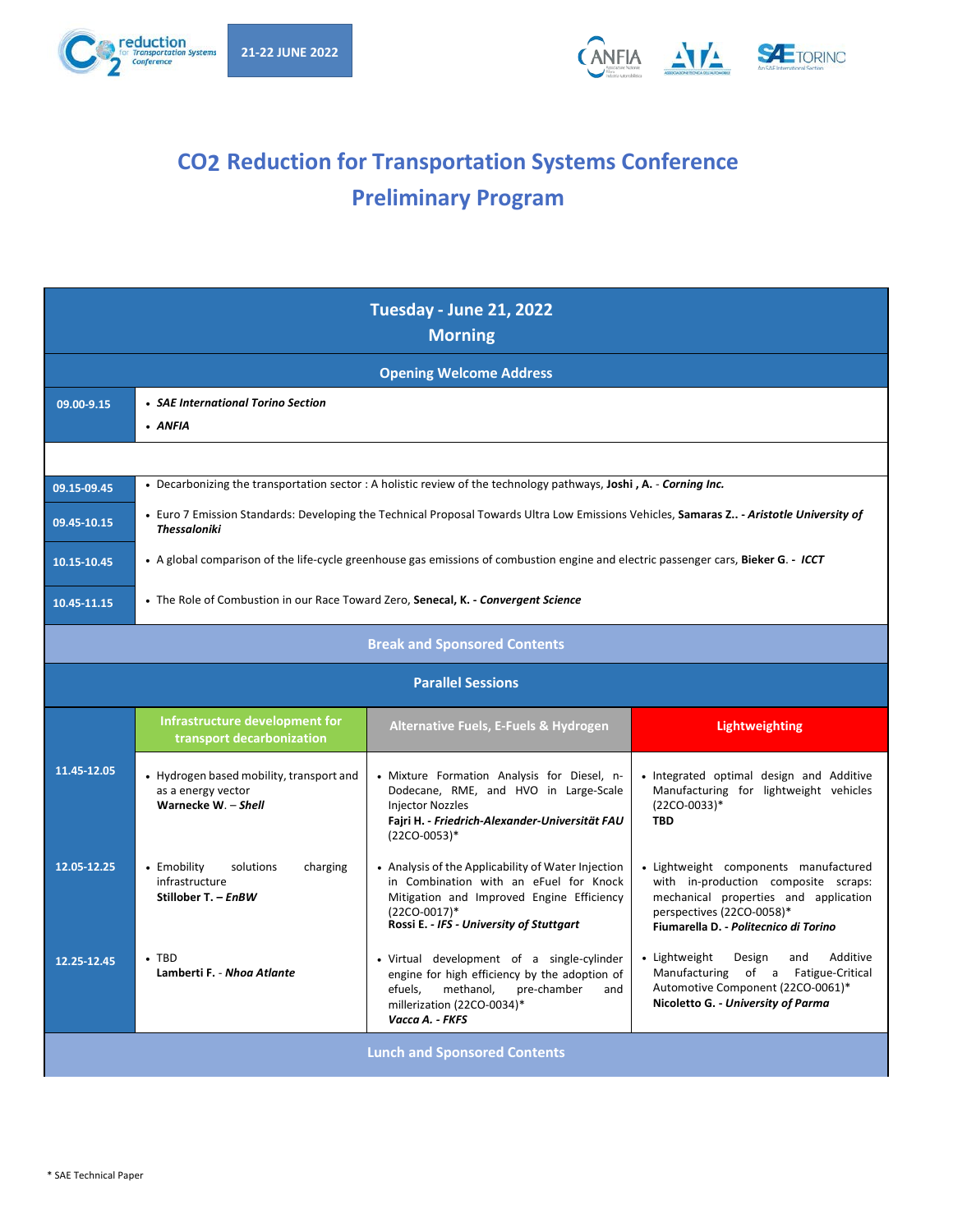





|             |                                                                                                                                                                                                   | <b>Tuesday - June 21, 2022</b><br><b>Afternoon</b>                                                                                                                                                                             |                                                                                                                                                                          |
|-------------|---------------------------------------------------------------------------------------------------------------------------------------------------------------------------------------------------|--------------------------------------------------------------------------------------------------------------------------------------------------------------------------------------------------------------------------------|--------------------------------------------------------------------------------------------------------------------------------------------------------------------------|
|             |                                                                                                                                                                                                   | <b>Parallel Sessions</b>                                                                                                                                                                                                       |                                                                                                                                                                          |
|             | <b>Hybridization &amp; Electrification</b>                                                                                                                                                        | <b>Aero &amp; Thermal Management</b>                                                                                                                                                                                           | <b>Lightweighting</b>                                                                                                                                                    |
| 14.00-14.20 | • Future Hybrid System Solutions for HD-<br>Diesel Engines Towards Low CO2 and<br><b>Emission Regulations</b><br>Weber J. - DENSO AUTOMOTIVE<br><b>Deutschland GmbH</b>                           | • Development of a High-Voltage Battery Pack<br>Thermal Model at Vehicle Level for Plug-in<br>Hybrid Applications (22CO-0009)*<br>Piovano A.A.- Stellantis                                                                     | Ducati lightweight desing - new Monster rear<br>frame<br>Di Piazza S. - Ducati                                                                                           |
| 14.20-14.40 | • Calibrating<br>Real-time<br>Energy<br>a<br>Management for a Heavy-Duty Fuel Cell<br>Electrified Truck towards Improved<br>Hydrogen Economy (22CO-0030)*<br>Anselma P.G. - Politecnico di Torino | . The end of range anxiety thanks to fast<br>charging and immersion cooling in BEVs<br>Daccord R. - EXOES                                                                                                                      | • Polymers Application for Electric Vehicles<br>Ciaccio G. - CRF SCpA                                                                                                    |
| 14.40-15.00 | • e.Caravan - a way to a greener tourism<br>$(22CO-0012)*$<br>Freimann R. - Erwin Hymer Group SE                                                                                                  | • ClimateSense Microclimate System: Improving<br><b>Energy Efficiency and Comfort</b><br><b>TBD</b>                                                                                                                            | • SAE_Lightweight<br>metals<br>material<br>in<br>automotive industry and new methods for the<br>metals testing<br>Tedesco M.M. - Automotive Product<br>Organization      |
| 15.00-15.20 | • Experimental Assessment of Powertrain<br>Components and Energy Flow Analysis<br>of a Fuel Cell Electric Vehicle (FCEV)<br>$(22CO-0011)^*$<br>Di Pierro G., Joint Research Centre                | • Advanced thermal controls and connectivity<br>for increasing efficiency and range of e-vehicle<br>with no comfort compromises<br>Rostagno M.M., Centro Ricerche Fiat SCpA                                                    | • Composite materials to enhance vehicles<br>lightweighting: toward a standard method to<br>evaluate the Specific Energy Absorption<br>Colonna E.                        |
|             |                                                                                                                                                                                                   | <b>Break and Sponsored Contents</b>                                                                                                                                                                                            |                                                                                                                                                                          |
|             |                                                                                                                                                                                                   | <b>Parallel Sessions</b>                                                                                                                                                                                                       |                                                                                                                                                                          |
|             |                                                                                                                                                                                                   |                                                                                                                                                                                                                                |                                                                                                                                                                          |
|             | <b>Hybridization &amp; Electrification</b>                                                                                                                                                        | <b>New Powertrain Development</b>                                                                                                                                                                                              | From Well to Wheels to Life Cycle                                                                                                                                        |
| 15.50-16.10 | • A Operating Strategy Approach for<br>Serial/Parallel Hybrid Electric Vehicles<br>$(22CO-0004)*$<br><b>Stoll T. - Universitat Stuttgart</b>                                                      | • PHev towards zerO EmissioNs & ultimate ICE<br>efficiency: the PHOENICE project<br>Tahtouh T.- IFP Energies nouvelles                                                                                                         | Tailored framework to analyze and interpret<br>LCA's results in automotive lightweighting<br>$(22CO-0035)*$<br>Del Pero F. - Univ. of Florence - Dept. Industrial<br>Eng |
| 16.10-16.30 | • Assessment of Components Sizing and<br>Energy Management Algorithms<br>Performance for a Parallel PHEV<br>$(22CO-0013)*$<br>Aletras N. Aristotle University of<br>Thessaloniki                  | • Aftertreatment layouts evaluation in the<br>context of Euro 7 scenarios proposed by<br>CLOVE (22CO-0015)*<br>TBD                                                                                                             | • Reinforced polyamides<br>with<br>low<br>environmental impact: post-consumer<br>materials.<br>Galeazzi R. - RadiciGroup High Performance<br><b>Polymers</b>             |
| 16.30-16.50 | • Development of a Neural Network<br>based Energy Management System<br>(EMS) for a plug-in Hybrid Electric<br>Vehicle<br>Millo F. - Politecnico di Torino                                         | • Burner Development for Light-Off Speed-Up of<br>Aftertreatment Systems in Gasoline SI<br>engines(22CO-0023)*<br>Battistoni M. - Universita degli Studi di<br>Perugia                                                         | • A methodology for calculating scope 3<br>downstream CO2 emissions from the use of<br>Valeo's products worldwide<br>Mellios G. - EMISIA SA                              |
|             |                                                                                                                                                                                                   | <b>Plenary Keynotes</b>                                                                                                                                                                                                        |                                                                                                                                                                          |
| 16.50-17.15 | • Title TBD, Garcia A. - CMT                                                                                                                                                                      |                                                                                                                                                                                                                                |                                                                                                                                                                          |
| 17.15-17.45 |                                                                                                                                                                                                   | • Coupling energy and powertrain systems for a sustainable mobility, Kulzer A.C. - IFS - University of Stuttgart                                                                                                               |                                                                                                                                                                          |
| 17.40-18.05 |                                                                                                                                                                                                   | • The impact of vehicular emissions and GHG legislation on the development of ICE/hybrids/electrified powertrain technologies and testing<br>methodologies for road vehicles, Bielaczyc P. - Bosmal Automotive R & D Institute |                                                                                                                                                                          |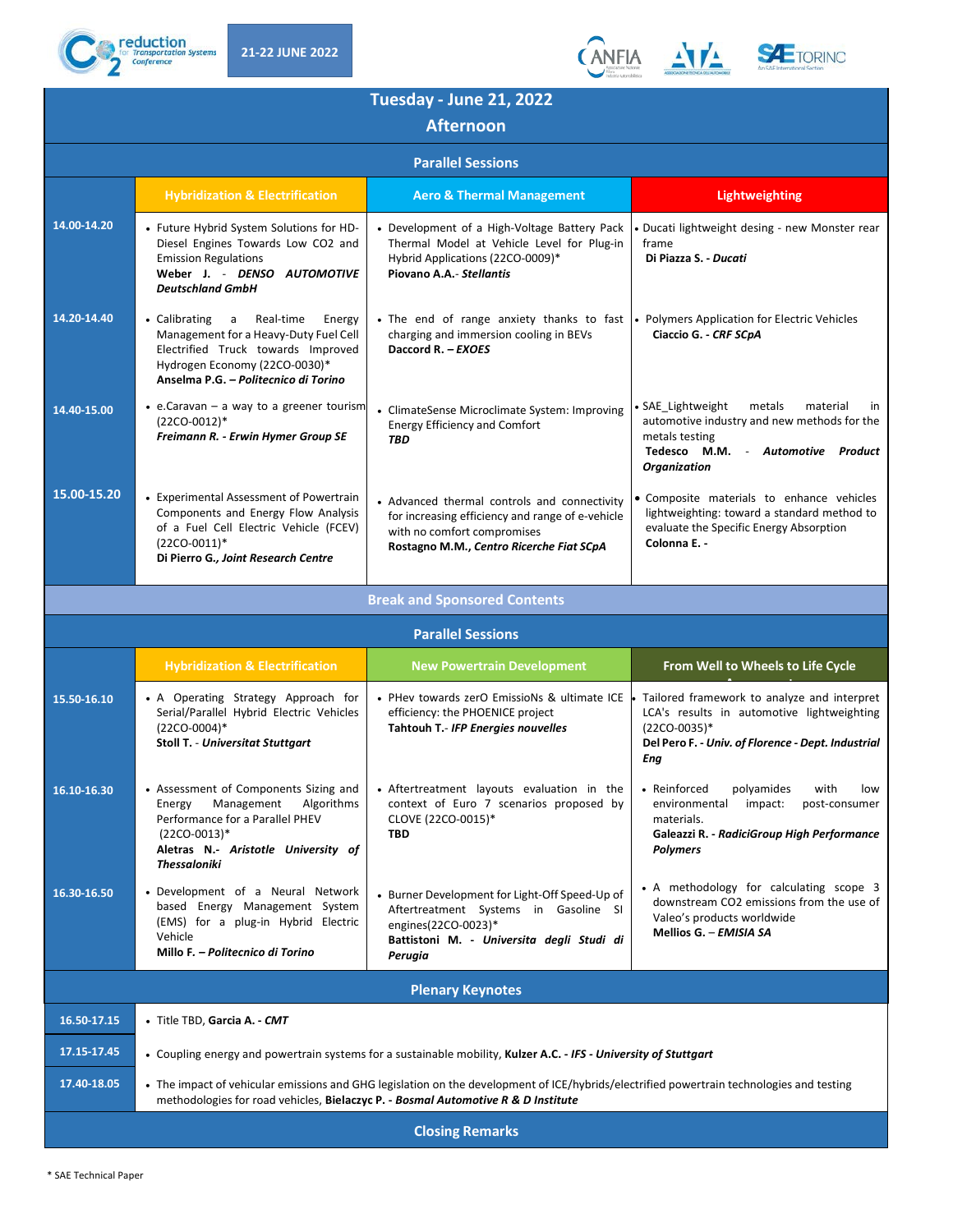



|             |                                                                                                                                                                                                              | Wednesday - June 22, 2022<br><b>Morning</b>                                                                                                                                                                                                         |                                                                                                                                                     |
|-------------|--------------------------------------------------------------------------------------------------------------------------------------------------------------------------------------------------------------|-----------------------------------------------------------------------------------------------------------------------------------------------------------------------------------------------------------------------------------------------------|-----------------------------------------------------------------------------------------------------------------------------------------------------|
|             |                                                                                                                                                                                                              | <b>Plenary Keynotes</b>                                                                                                                                                                                                                             |                                                                                                                                                     |
| 8.30-09.00  |                                                                                                                                                                                                              | • Ready for Climate Neutrality - Demand for ICE's with Zero Carbon Footprint, Alt N. -FEV                                                                                                                                                           |                                                                                                                                                     |
| 09.00-9.30  |                                                                                                                                                                                                              | • On the road to zero emissions mobility: the crucial role of technology neutrality, Brancale D. - AVL Italia SRL                                                                                                                                   |                                                                                                                                                     |
| 9.30-10.00  | • Series Hybrids - a sustainable Solution for the Transport Sector, Sens M. - IAV                                                                                                                            |                                                                                                                                                                                                                                                     |                                                                                                                                                     |
| 10.00-10.30 | • Title TBD, Mazza C. - Robert Bosch GmbH Branch Italy                                                                                                                                                       |                                                                                                                                                                                                                                                     |                                                                                                                                                     |
|             |                                                                                                                                                                                                              | <b>Break and Sponsored Contents</b>                                                                                                                                                                                                                 |                                                                                                                                                     |
|             |                                                                                                                                                                                                              | <b>Parallel Sessions</b>                                                                                                                                                                                                                            |                                                                                                                                                     |
|             | <b>Hybridization &amp; Electrification</b>                                                                                                                                                                   | <b>New Powertrain Development</b>                                                                                                                                                                                                                   | <b>Legislation Framework &amp; Future Scenarios</b>                                                                                                 |
| 11.00-11.20 | • MAHLE Modular Hybrid Powertrain for<br>Large Passenger Cars and Light<br>Commercial Vehicles (22CO-0010)*<br>Harrington A. - Mahle Powertrain, Ltd.                                                        | • 3D-CFD methodologies for a fast and reliable<br>design of next generation SI engines (22CO-<br>$0051$ <sup>*</sup><br>Sforza L. - Politecnico di Milano                                                                                           | • Eco-innovation CO2-reducing Technologies:<br>Status and Future Challenges (22CO-0048)*<br>Gil-Sayas S. - Joint Research Centre                    |
|             |                                                                                                                                                                                                              |                                                                                                                                                                                                                                                     | From Well to Wheels to Life Cycle Assessment                                                                                                        |
| 11.20-11.40 | • From 48 V to High Voltage Dedicated<br>Powertrains:<br>Numerical<br>Hvbrid<br>Assessment of Electrified Gasoline<br>Architectures for a Low Emission C-SUV<br>Zanelli A. - POWERTECH Engineering<br>S.r.l. | • Experimental and 1D model analysis on the<br>time to boost of a two stage hybrid boosting<br>system for spark ignition engines Usai V. -<br>University of Genoa                                                                                   | • Comparing options for using electricity in HD<br>sector: the impact of country grid mix<br>Prussi M. - Politecnico di Torino                      |
| 11.40-12.00 | • 1D Modeling of a Plug-In HEV During<br>RDE Cycles: Prediction of Tailpipe<br>Emissions and Evaluation of Different<br><b>Engine Control Strategies</b><br>Marinoni A. - Politecnico di Milano              | • Enhancing the Fuel<br>Economy<br>of a<br>Turbocharged Direct Injection Spark Ignition<br>Engine through the Synergic Combination of<br>Port Water Injection, High Compression Ratio,<br>and Miller Strategy<br>Gullino F. - Politecnico di Torino | • Integrating Life Cycle Cost Analysis and Life<br>Cycle Assessment for environmental product<br>optimization<br>Cassinera D.                       |
| 12.00-12.20 | Electric Vehicles<br>• Battery<br>Energy<br>Consumption Breakdown From On-<br>Road Trips (22CO-0028)*<br>Tansini A. - Joint Research Centre                                                                  | • Direct Water Injection Strategies<br>for<br>Performance Improvement of a Turbocharged<br>Spark-Ignition Engine<br>(22CO-0045)*<br>Lanni D. - Università di Cassino                                                                                | • Development of a Total Cost of Ownership<br>Model to Compare BEVs, FCEVs and Diesel<br>Powertrains on BUS Applications (22CO-0008)*<br><b>TBD</b> |
| 12.20-12.40 | • Measurements and Modeling of the<br>Temperature of a Li-polymer Battery<br>Provided with Different Coatings for<br>Heat Dissipation (22CO-0059v<br>Sequino L. - STEMS - CNR                                | • On the direct injection of H2O under<br>supercritical and superheated conditions into<br>ICEs: the role of the injector geometry (22CO-<br>$0020$ <sup>*</sup><br>Cantiani A. - Universita' degli studi della<br><b>Basilicata</b>                | • The key role of the Product Environmental<br>Footprint (PEF) in the New Batteries Regulation<br>Aimo Boot M. - Iveco Group Company                |
|             |                                                                                                                                                                                                              | <b>Lunch and Sponsored Contents</b>                                                                                                                                                                                                                 |                                                                                                                                                     |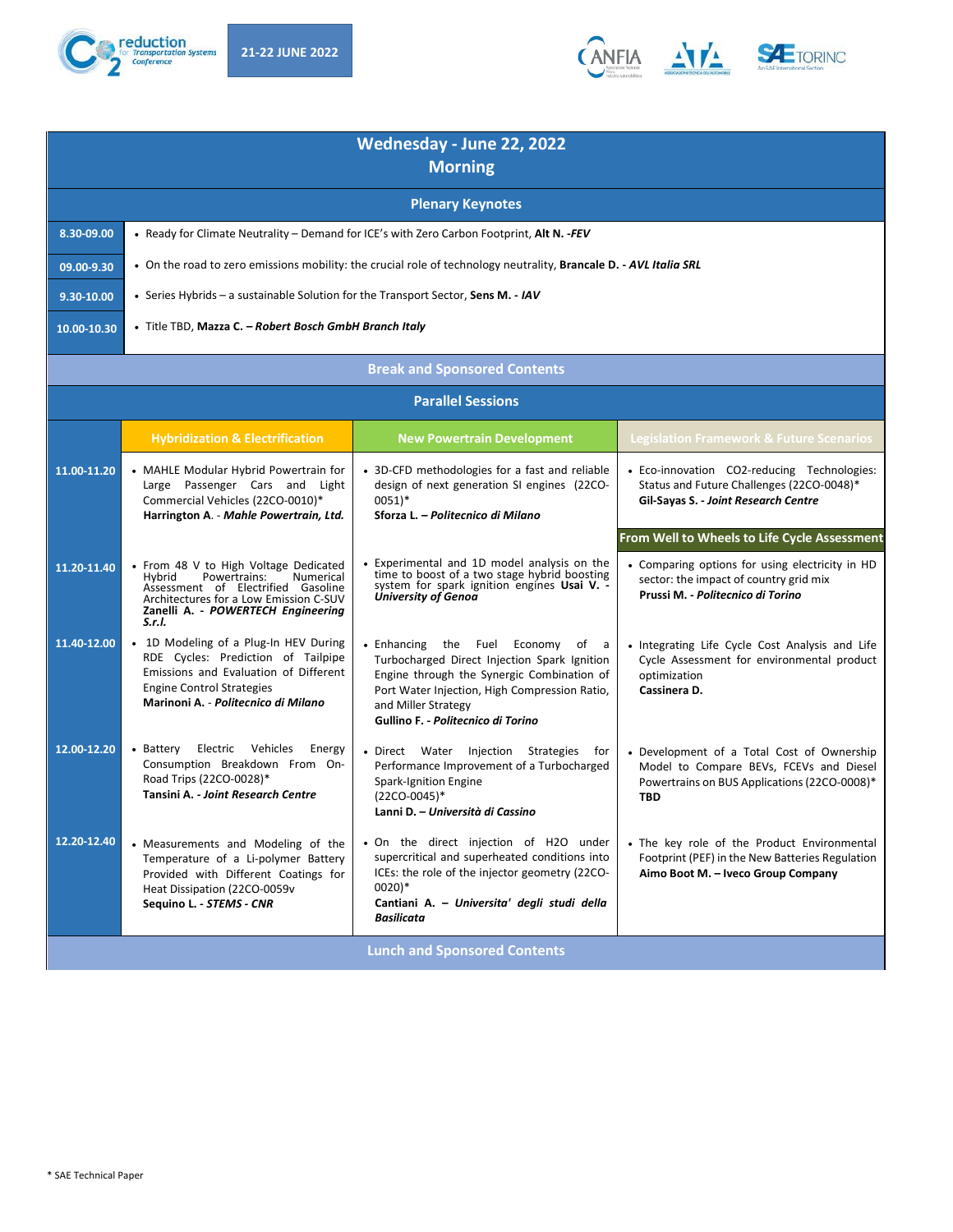



| Wednesday - June 22, 2022<br><b>Afternoon</b> |                                                                                                                                                                                       |                                                                                                                                                                                     |                                                                                                                                                                                    |  |
|-----------------------------------------------|---------------------------------------------------------------------------------------------------------------------------------------------------------------------------------------|-------------------------------------------------------------------------------------------------------------------------------------------------------------------------------------|------------------------------------------------------------------------------------------------------------------------------------------------------------------------------------|--|
|                                               |                                                                                                                                                                                       |                                                                                                                                                                                     |                                                                                                                                                                                    |  |
|                                               | <b>Alternative Fuels, E-Fuels &amp; Hydrogen</b>                                                                                                                                      | <b>New Powertrain Development</b>                                                                                                                                                   | <b>Aero &amp; Thermal Management</b>                                                                                                                                               |  |
| 14.00-14.20                                   | • Title TBD<br>TBD. - Robert Bosch GmbH Branch Italy                                                                                                                                  | • Applying CFD Analysis to Study Influence of<br>Intake Oxygen Temperature on Oxy-Fuel<br>Combustion (22CO-0022)*<br>Mobasheri R. - Junia                                           | • Model based design, prototyping and testing<br>of a very small size electrically driven<br>centrifugal pump<br>$(22CO-0019)*$<br>Mariani L. - Università degli Studi dell'Aguila |  |
| 14.20-14.40                                   | $\bullet$ High<br>Performance HPDI<br>Engine<br>Applicationsfor CO2 Mitigation<br>Munshi S. - Westport Fuel Systems Inc.                                                              | • Efficient  Post-Processing  Method<br>for<br>Identification of Local Hotspots in 3D CFD<br>Simulations (22CO-0007)*<br>Fajt N. - Universitat Stuttgart                            | • Introducing Passive Pulsating Heat Pipe (PHP)<br>Cooling Technology into the Cooling of<br>Electronics and Batteries of EVs<br>Thome J.R. - JJ Cooling Innovation Sàrl           |  |
| 14.40-15.00                                   | • Sensing Solutions to allow the Fuel Cell<br>System to hit the target in terms of<br>efficiency, durability, safety and price<br>level<br>Zorzetto M. - Eltek Spa                    | • Greenhouse Gas Reduction from Envirokool<br>Piston in Lean Burn Natural Gas and Diesel<br>Dual Fuel Heavy Duty Engines (22CO-0021)*<br>Bitsis D.C. - Southwest Research Institute | Glazing for CO2 Reduction (22CO-0029)*<br><b>TBD</b><br><b>Aero &amp; Rolling Resistance</b>                                                                                       |  |
| 15.00-15.20                                   | • Experimental and CFD studies on a<br>small-bore port fuel injected SI engine<br>operated on neat methanol and<br>comparison with gasoline (22CO-0065)*<br>R. Prajwal. - IIT Madras  | • Design of an additive manufactured Natural<br>Gas Engine with thermally conditioned Active<br>Prechamber (22CO-0006)*<br>Bucherer S. - Fraunhofer ICT                             | · Fast Adjoint Optimization Methods for<br>Automotive External Aerodynamics<br>Geremia P. - ENGYS Srl                                                                              |  |
| 15.20-15.40                                   | • NOx emissions and engine efficiency<br>study under lean combustion and water<br>injection in a H2 fueled heavy duty Diesel<br>engine (22CO-0027)*<br>Oung R. - Universite D'Orleans | • Experimental Assessment of Advanced Diesel<br>Piston Bowls for Achieving Future Ultra-Low<br><b>Emission Standards</b><br>Belgiorno G.- Punch Torino SpA                          | • Numerical and Experimental Characterization<br>of Morphable Composite Plate for Automotive<br>Applications (22CO-0026)*<br>Castiglione T. - University of Calabria               |  |
|                                               |                                                                                                                                                                                       | <b>Plenary Keynotes</b>                                                                                                                                                             |                                                                                                                                                                                    |  |
| 16.10-16.30                                   | • Vehicle to Home: next gen of eMobility services, Anzioso F. - Free2Move                                                                                                             |                                                                                                                                                                                     |                                                                                                                                                                                    |  |
| 16.30-16.50                                   | • Title TBD, Richard A.L. - Stellantis                                                                                                                                                |                                                                                                                                                                                     |                                                                                                                                                                                    |  |
| 16.50-17.10                                   | · Title TBD, SpeakerTBD - Renault                                                                                                                                                     |                                                                                                                                                                                     |                                                                                                                                                                                    |  |
| 17.10-17.30                                   | · ACEA view, Dolejsi P. - ACEA                                                                                                                                                        |                                                                                                                                                                                     |                                                                                                                                                                                    |  |
| 17.30                                         |                                                                                                                                                                                       | <b>Final Remarks</b>                                                                                                                                                                |                                                                                                                                                                                    |  |